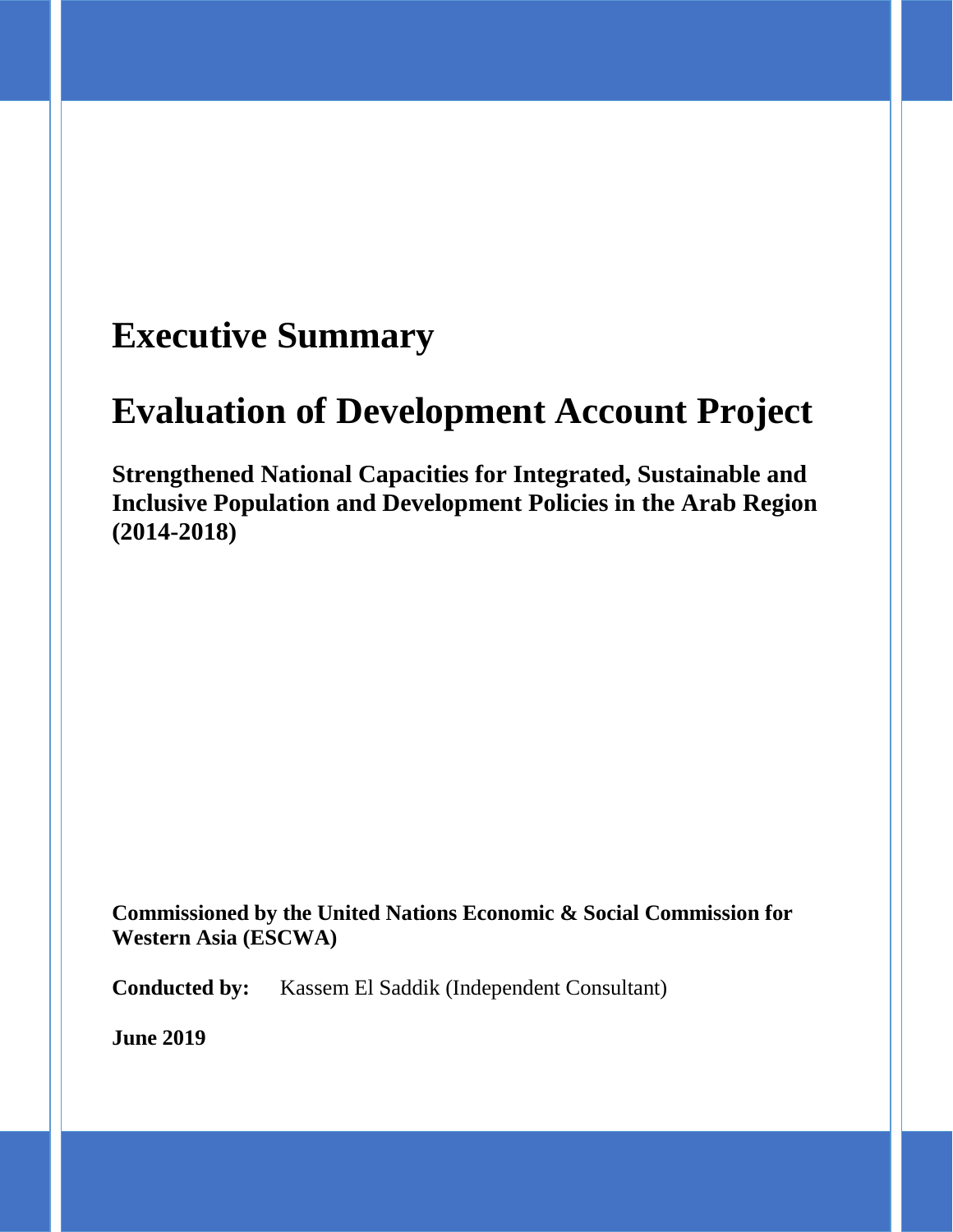## **Executive Summary**

In response to the pressing population and development issues that prevail in the Arab region in the post Arab uprising period, and the increasing demand for support by the ESCWA Member States, the Social Development Division (SDD) of the United Nations Economic and Social Commission for West Asia (ESCWA) implemented the Development Account (DA) Project on *Strengthened National Capacities for Integrated, Sustainable and Inclusive Population and Development Policies in the Arab Region*. The project was executed by the Population and Social Development Section (PSDS) in July 2014 with a budget of USD 714,000. It was designed to be completed by December 2017, however, after being granted two extensions, the project ended in December 2018.

The DA project was subject to a rigorous assessment covering the entire project life span that made part of the evaluation of the Social Development Sub-programme. In order to provide an independent and impartial account of the DA project, the assessment was designed to be utilization-focused through the use of a mixed approach to capture the complex scope of the project (aiming at policy influence) and its politically sensitive context. A Theory of Change (ToC) was developed to map and illustrate the linkages between the project's activities and expected changes and accomplishments. The ToC was used to evaluate and challenge the project's tenets, namely: *If* a national consultation is convened, a research/policy study (mapping/ roadmap/ etc...) is commissioned and a validation workshop is held, *then* a policy/ strategy document is formulated (ECs), and subsequently capacities of National Population Councils and civil society actors are strengthened (EA1) and partnerships are reinforced (EA2).

To assess the plausibility of the project's tenets, the evaluation relied on a mixed data collection approach that consists of a desk review and semi-structured interviews with the project's key informants. The analysis was based on three assessment criteria set in the evaluation's Terms of Reference: relevance, effectiveness and sustainability. Each criterion was further elaborated to provide a comprehensive and nuanced analysis, while considering the project's responsiveness to human rights and gender considerations. In addition, a simple version of the UNIDO rating system was adopted to provide an overall judgment of the project's achievements and interventions.

The assessment was conducted for the five target Member States. However, only four in-country missions were launched in Morocco, Jordan, Lebanon and Tunisia. The mission to Sudan was cancelled due to the political situation that erupted in January 2019.

The assessment confirmed the relevance of the DA project whose thematic interventions were pertinent to the needs of the region. However, the project design was not satisfactory as its inception was generic in nature. In fact, neither the target country nor the thematic areas were clearly identified, and the stakeholder engagement was minimal. Upon execution, the project relevance was reinforced due to increased systematic national consultations within the five target Member States, when scoping the respective national interventions. It remains that the project was managed to achieve the expected changes and accomplishments with less focus on the synergies with other SDD outputs and interventions in the target Member States.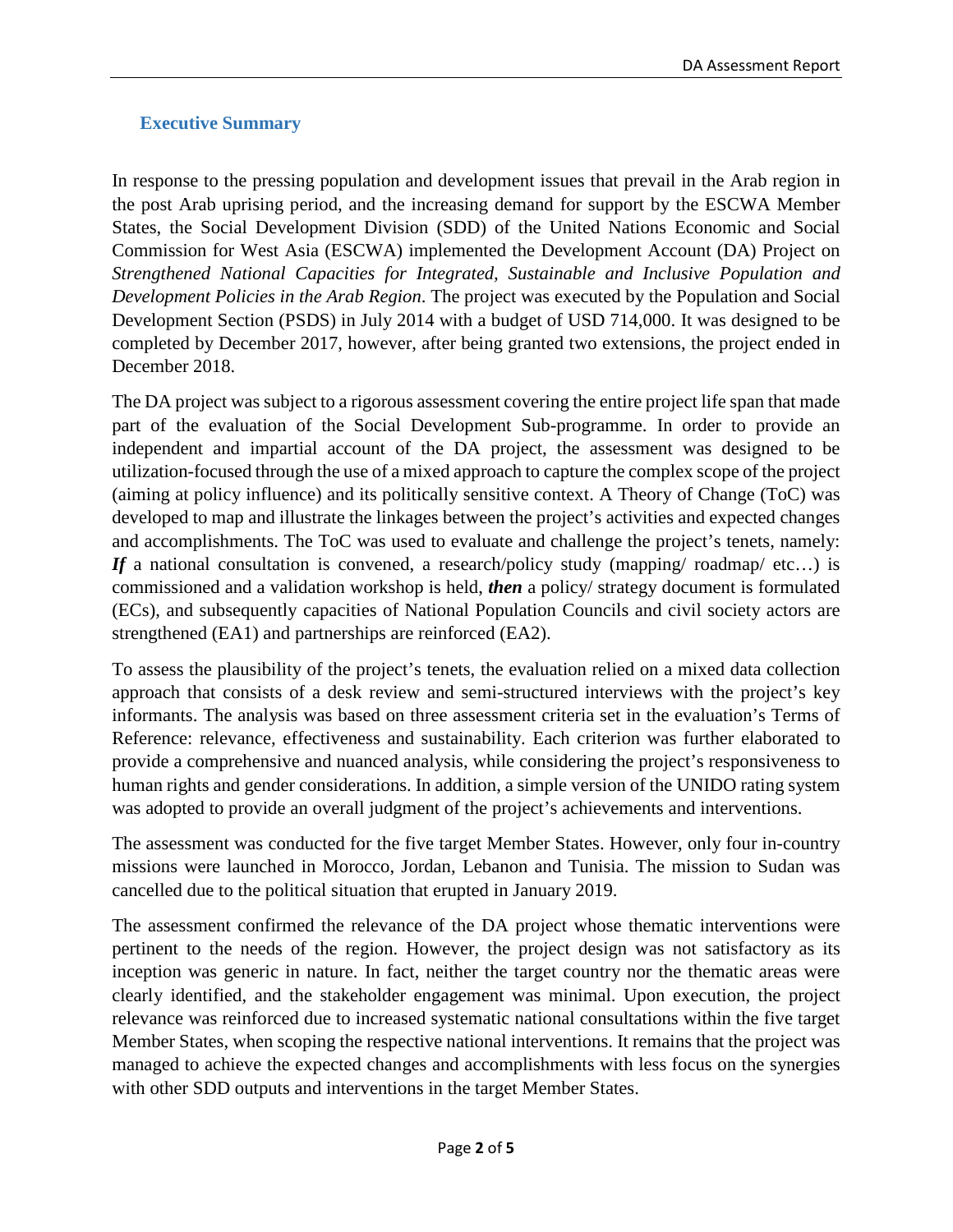The effectiveness of the project is found to be less satisfactory than expected. The project design flaws, associated with a hampered PSDS professional resource, seriously influenced the project's implementation in three of the five target Member States.

The findings of the case study asserted that the tenets on which the DA project was formulated do not hold to achieve the intended Goal and Expected Accomplishments. While the implementation of the DA project's activities is necessary, they proved to be insufficient to achieving the expected accomplishment that the activities support. Thus, the project lacks internal consistency and plausibility. It was designed as a typical Technical Assistance (TA) which assumes a basic "*onesize fits all*" approach to capacity building and overlooks the complexity governing the population and development nexus, as well as the intricacy of policy-making processes in the various target states. It is further criticized for its flawed assumptions and its activity-focused rather than resultoriented approach. In fact, its intrinsic linear logic is driven mostly by generic activities and lacks both target and baselines.

While the extent of EA achievement could not be established due to lack of targets and baselines, it was possible to track the degree of achieving the Expected Changes (ECs). The latter proved to differ from country to country depending on the national context, the enabling opportunities and the engagement of the project team with the national counterparts**.** Latent engagement with stakeholders determined the effectiveness of the project implementation in the five target countries.

Overall, the DA project produced seven knowledge products, convened nine meetings and engaged more than 368 participants with a balanced gender and non-governmental representation, and facilitated the formulation of four policy proposals and recommendations in the five target countries.

In Sudan, the intervention scored very satisfactory for it successfully culminated in the National Population Council drafting *"Draft Zero of the National Migration Strategy*". The process stimulated the interest of the International Organization for Migration (IOM) and resulted in increased support the NPC for mapping migration policies at national and sub-national levels. Similarly, the intervention in Jordan scored very satisfactory for it (a) successfully culminated into drafting a *"policy guidelines to reform the school curricula"* to respond to youth needs by the HPC and (b) stimulated the interest of the Ministry of Education to adopt the recommendations at the national level.

The DA interventions in Lebanon, Morocco and Tunisia were, however, less effective in achieving the ECs. In Lebanon, the intervention rated satisfactory, while scored unsatisfactory in both Morocco and Tunisia due to their inability to develop integrated policy for older persons or youth by the relevant authorities respectively.

Throughout, the gender and human right perspectives were intrinsically embedded in the project design and implementation. Substantively, the scope of the thematic interventions (older persons, migration and youth) are gender balanced. In fact, the project interventions at the national level suggests that (i) the project promoted inclusive multi-stakeholder and gender-balanced discourse by bringing a wide array of sector stakeholders to the series of consultations and workshops; and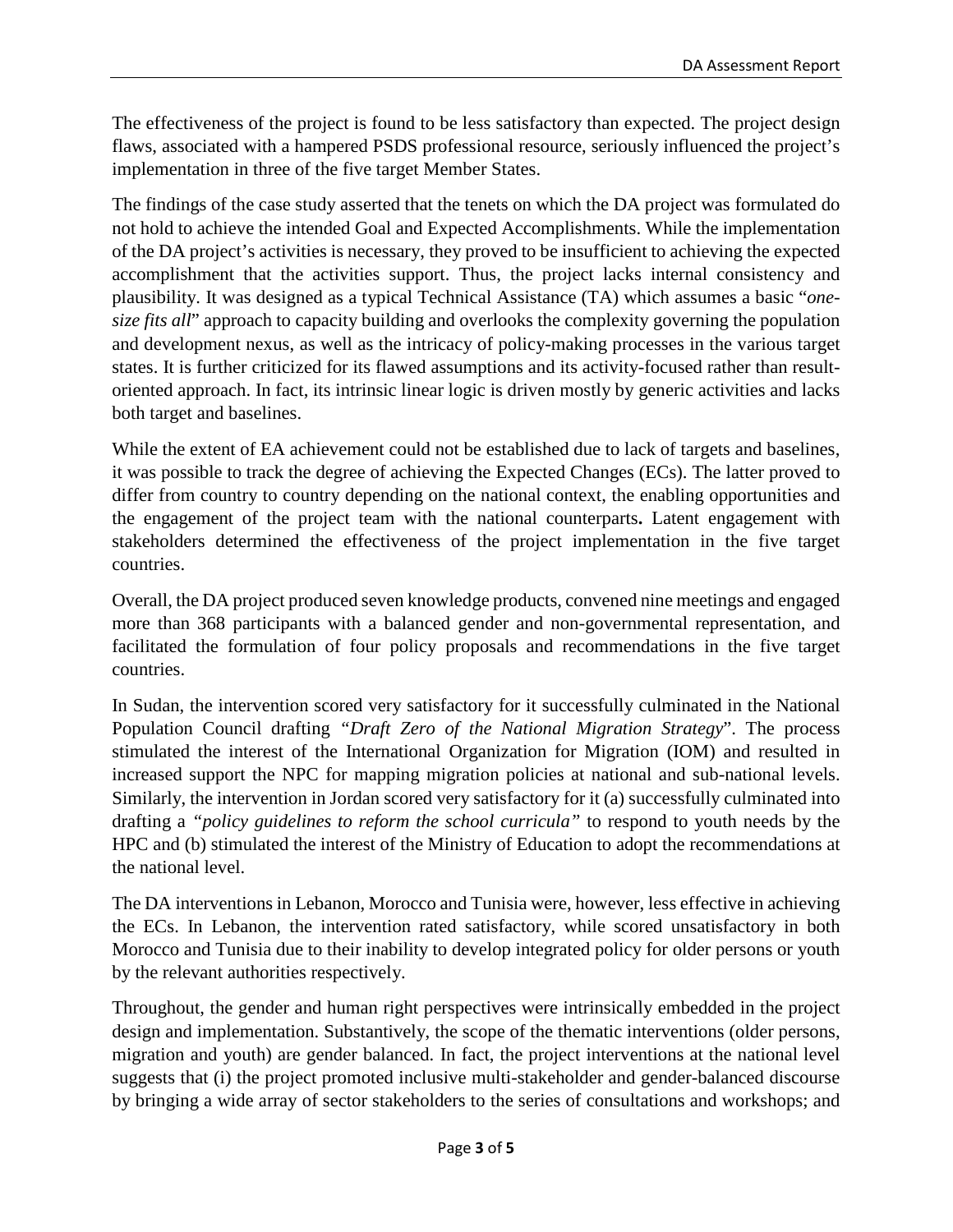(ii) the various meetings and their knowledge products were focused on one or more of the population categories (youth, older persons or migration) with a clear right-based approach, and (iii) the national workshops and meetings had an overall balanced gender participation with an average female representation of 49%, with cases exhibiting skewed gender-balance in favor of females.

The case study did not detect serious and systematic efforts to ensure the sustainability of the expected changes achieved by the project in the target Member States. The DA project could not convene a learning workshop to allow a collective exchange of tools and reflections on the learnings. In fact, no toolkit was developed, no Community of Practices (CoPs) were established, and the project closure was not scoped towards that. A couple of the DA project knowledge products have not yet been published or disseminated widely. The fact that only three reports were produced in 2017 and four in 2018, hampered dissemination efforts during the project life span, and has thus seriously challenged the project's sustainability. Besides, the DA project was partially successful in building partnership with other development partners and UN Programmes to capitalize on the momentum. The DA project pulled the trigger by building consensus on key national population issues but did not nurture conducive partnerships.

## **Recommendations**

The following recommendations are grouped by the relevant division and section at ESCWA. They are crafted for Development Account projects of similar regional outreach and scope oriented to influence public policy. To ensure the relevance, effectiveness and sustainability of the DA project's results, it is recommended that:

- 1. **Recommendation 1 SDD** should consider the weight of similar DA projects in the Sub-Programme's PoW, and accordingly mobilize the required resources and allocate the necessary time to manage it.
- 2. **Recommendation 2 PPTCS** should propose a revision of the DA Guidelines that overcomes the project design challenges and considers integrating result-based planning approaches to complementary to the logical framework.
- 3. **Recommendation 3 PSDS (or the relevant section)** should set the baselines and identify the targets when formulating the project in order to facilitate tracking and evaluating the Expected Accomplishments.
- 4. **Recommendation 4 PSDS (or the relevant section)** should consider a more inclusive and systematic engagement of the project's partners, during the DA project design phase.
- 5. **Recommendation 5 PSDS (or the relevant section)** should develop country-specific Project Documents (or Concept Notes) which capture the full in-country strategy in order to survive potential transitions at the country level, ensure buy-in and sustainability.